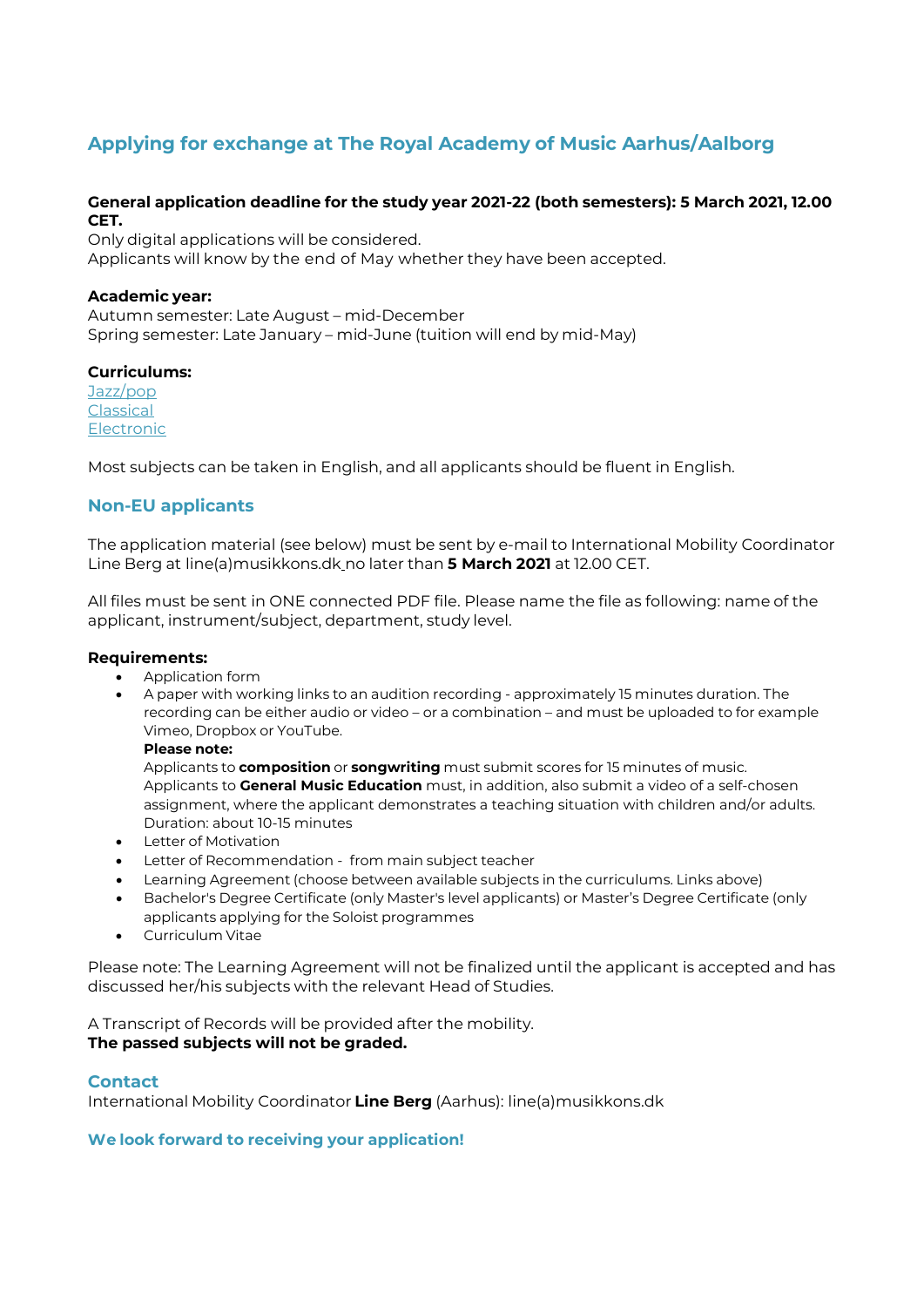

## **STUDENT APPLICATION FORM**

Please attach a recent passport photograph

ACADEMIC YEAR 2021/2022

Study Programme (incl. level - BA/MA): \_

All applications for exchange programmes must be made through the International Exchange Coordinator in the home institution. This application should be completed in BLACK.

| <b>Home Institution</b> |                  |
|-------------------------|------------------|
| Coordinator:            | $\triangleright$ |
|                         | E-mail:          |

| <b>STUDENT</b>                       |                                   |  |  |  |
|--------------------------------------|-----------------------------------|--|--|--|
| Family name: www.assemblance.com     |                                   |  |  |  |
|                                      |                                   |  |  |  |
| Sex: $\Box$ Male $\Box$ Female       |                                   |  |  |  |
|                                      | Permanent address (if different): |  |  |  |
|                                      |                                   |  |  |  |
|                                      |                                   |  |  |  |
|                                      |                                   |  |  |  |
|                                      |                                   |  |  |  |
| $Fax: + \underbrace{\hspace{2.5cm}}$ | $Fax: +$                          |  |  |  |
|                                      |                                   |  |  |  |
|                                      |                                   |  |  |  |
|                                      |                                   |  |  |  |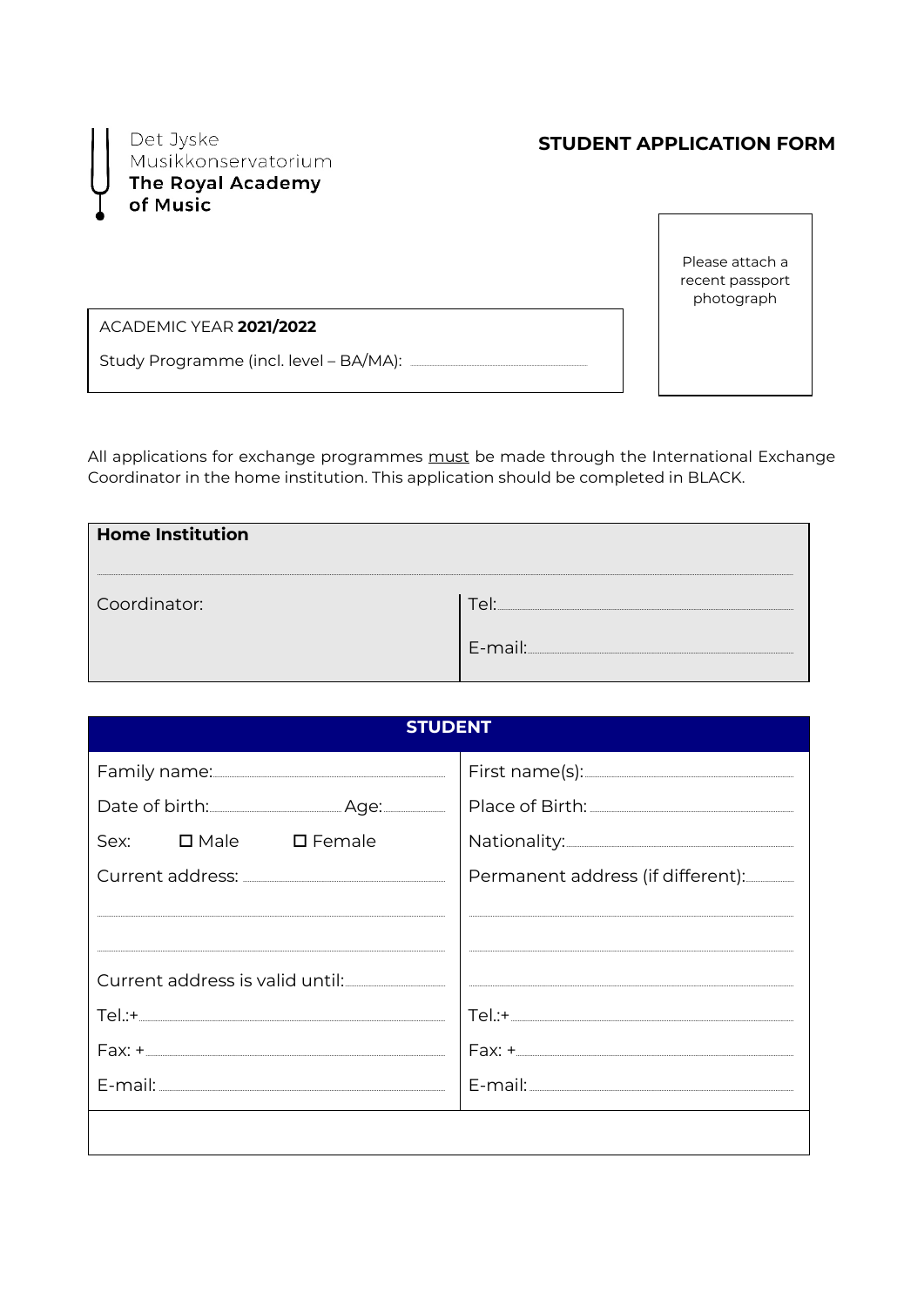## **Previous/Current studies:**

Diploma/degree for which you are currently studying: Professor in main field of study: .......

Number of higher education study years prior to departure abroad: \_\_\_\_

Please attach a transcript including full details of previous and current higher education study. Details not known at the time of application should be provided at a later stage.

| <b>DESIRED COURSES AT HOST INSTITUTION</b> |                       |                                 |                                       |                                                                                |  |
|--------------------------------------------|-----------------------|---------------------------------|---------------------------------------|--------------------------------------------------------------------------------|--|
| from                                       | Period of study<br>to | Duration<br>of stay<br>(months) | N° of expected<br><b>ECTS</b> credits | Preferred Professor at Host<br>Institution for main subject<br>(if applicable) |  |
| DD/MM/YYYY                                 | DD/MM/YYYY            |                                 |                                       |                                                                                |  |
| Course unit title                          |                       |                                 |                                       | Number of ECTS credits                                                         |  |
|                                            |                       |                                 |                                       |                                                                                |  |
|                                            |                       |                                 |                                       |                                                                                |  |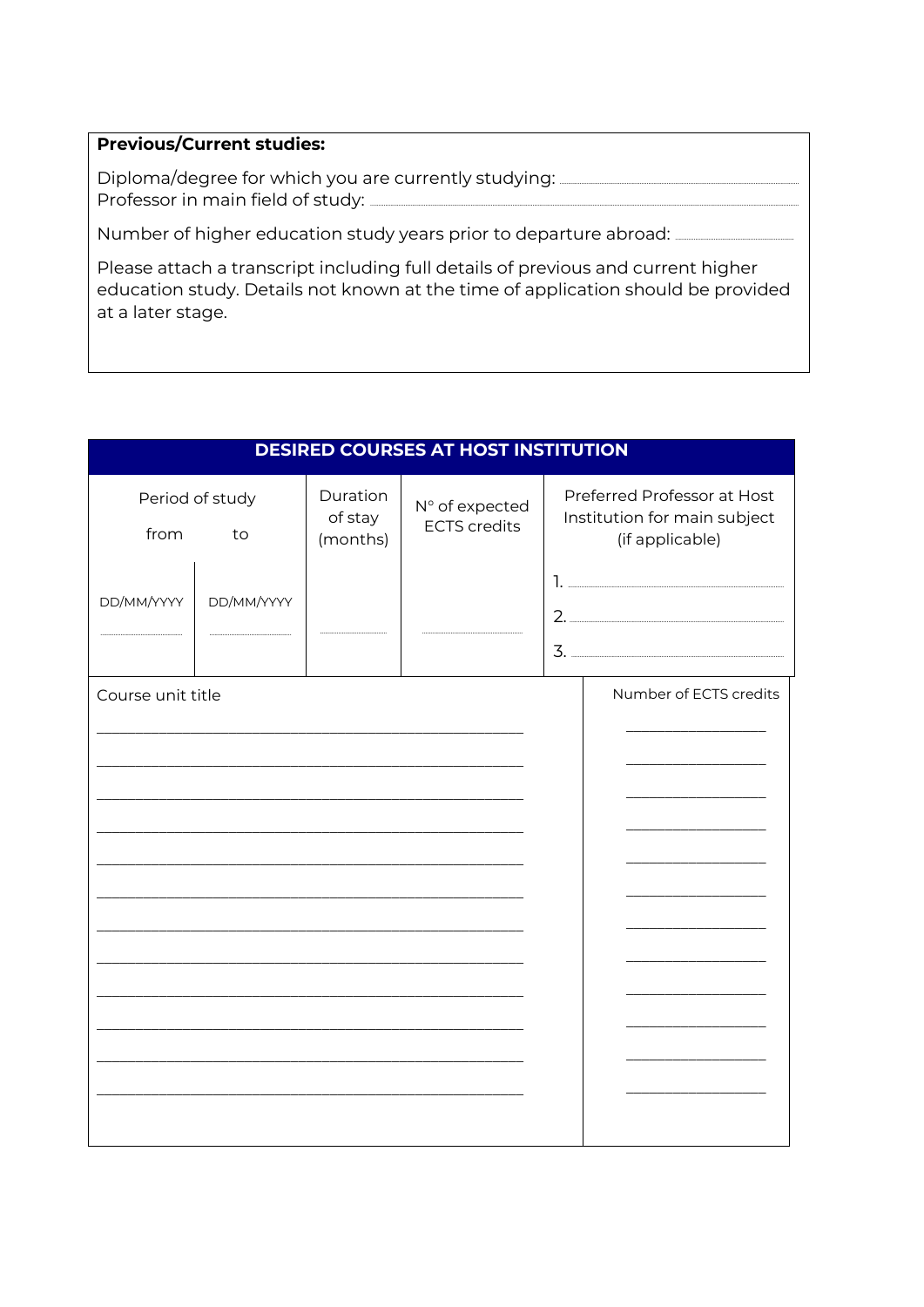## **LANGUAGE SKILLS**

Please indicate your language skills other than mother tongue:

Will you, if necessary, be studying the language of the host institution before the exchange period? Yes □ No □

| Please explain why you wish to study abroad |  |  |
|---------------------------------------------|--|--|
|                                             |  |  |
|                                             |  |  |
|                                             |  |  |
|                                             |  |  |
|                                             |  |  |
|                                             |  |  |

# **AUDITION**

If the receiving institution requires you to send in a certified recording of your audition repertoire, please fill in the following:

| I have included a certified* recording of my audition repertoire Yes $\square$ |  | $No\Box$ |
|--------------------------------------------------------------------------------|--|----------|
|--------------------------------------------------------------------------------|--|----------|

| List of pieces performed on your recording: |  |
|---------------------------------------------|--|
|---------------------------------------------|--|

\*Please let the teacher of your main subject sign the recording to certify that the recording is your own performance.